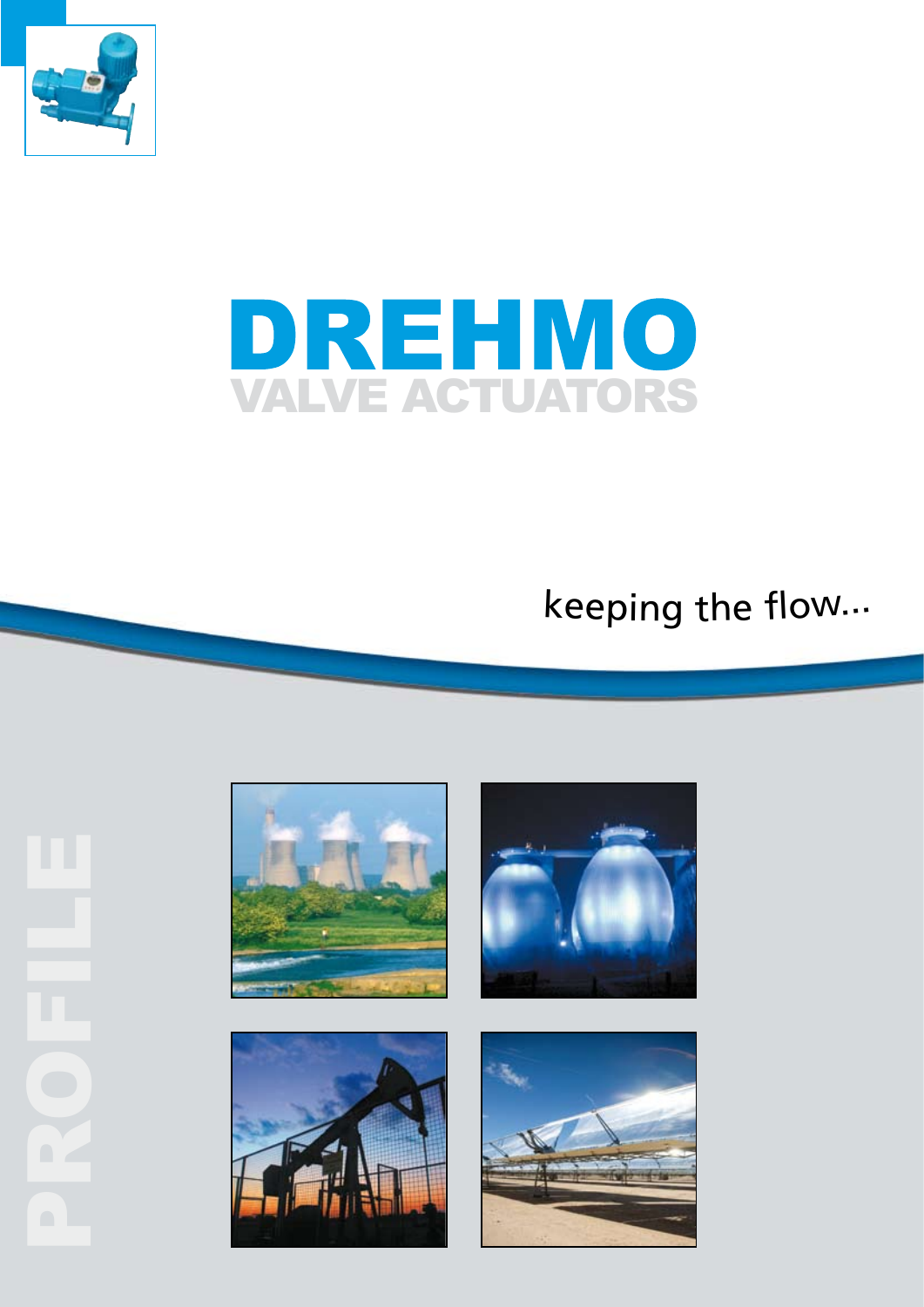

Our World relies on a constant flow. Without this permanent motion we would not be here. Sometimes though it is necessary for us to take control over the flow of the elements we rely upon. That's where DREHMO comes in.

Our valve actuators make sure that oil, gas, water or steam only flows when it's supposed to, and that only the exact amount of media that's needed leaves its place. No more and no less.

But it's about more than just *on* and *off*. On the following pages we would like to show you what DREHMO is about, the people behind the actuators and, most of all, what we can do to keep your business in the right *flow*.

# <sup>k</sup>eepin<sup>g</sup> <sup>t</sup>h<sup>e</sup> <sup>f</sup>low...

# ...with <sup>a</sup> <sup>t</sup>ea<sup>m</sup> <sup>o</sup>f <sup>e</sup><sup>x</sup>perts.





### **Made in Germany**

High manufacturing-depth and the best possible quality are only two of the advantadges our production and its flexible and well-trained staff in Germany offers you.

### **Quality guaranteed**

At our quality control center 100 percent of our actuators are individually checked as well as calibrated and set according to our customers' requirements. We provide a factory test report as well as a customer testing.



### **Know-how united**

Product development, state-of-the-art production and quality control, sales and after-sales-service out of one hand are the strength of company DREHMO.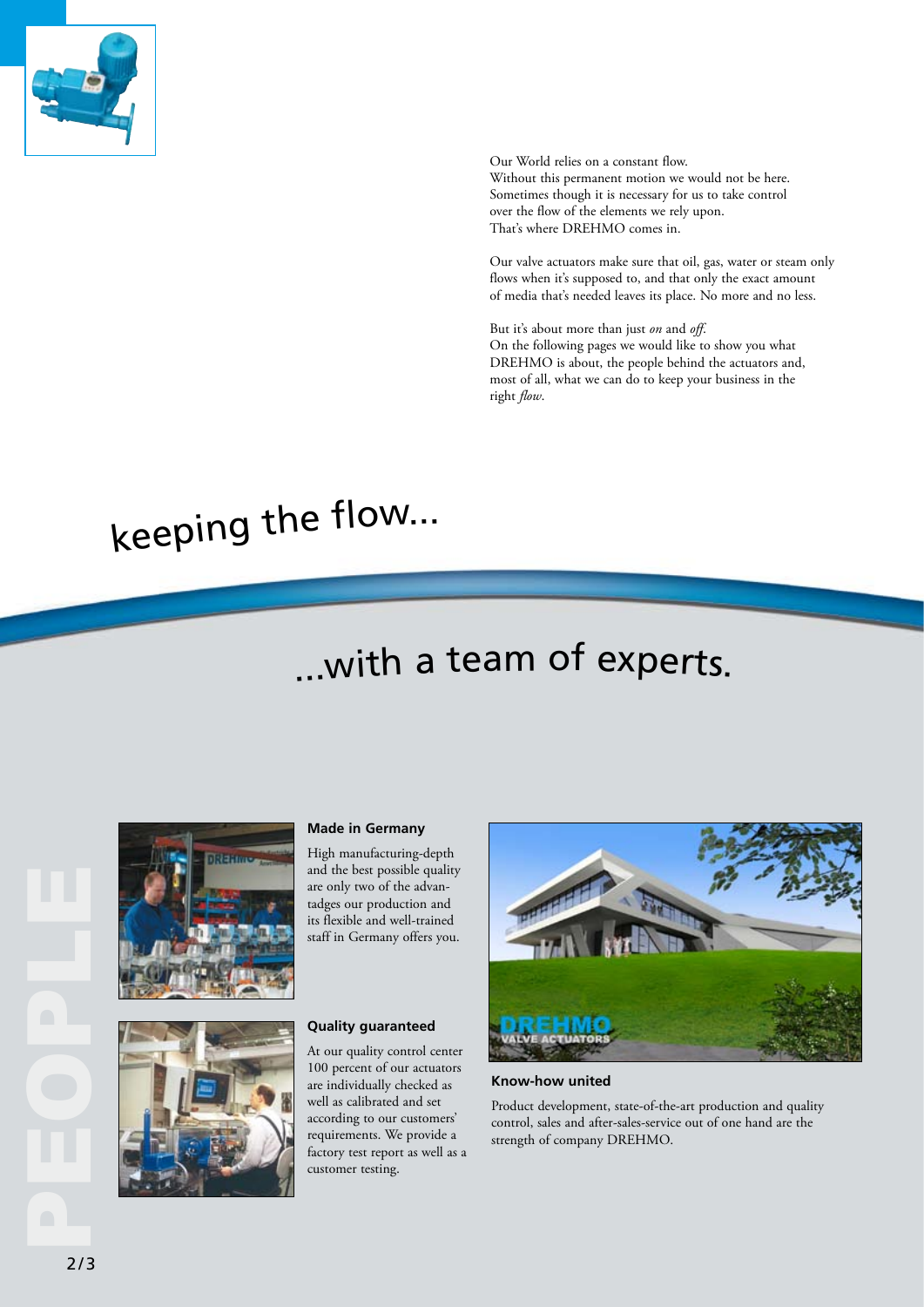

- AEG, **EMG** and **DREHMO**: **more than 80 years of common experience with valve actuators.**
- **Certified quality "Made in Germany".**
- **Flexible team of technically experienced and highly motivated engineers and technicians.**
- **High customer-benefit through individual consultation in advance, high-tech products and committed after-sales service.**
- **Sales and service worldwide and at any time due to a network with bases in 78 countries.**





### **At your side**

Intensive consultation through our specialists with precise knowledge of both products and processes leads to economically and technically optimized concepts and saves you a lot of time and money.

### **Dynamics**

The most modern tools for development and production in the hands of highly motivated and qualified engineers constantly push the "state of the art" - for your benefit.



### **The world's our market**

The *team of experts* is not limited to Germany or Europe. Consultation, sales and service concerning valve actuators to us is a global assignment which we have been working on for decades with our international staff. For you.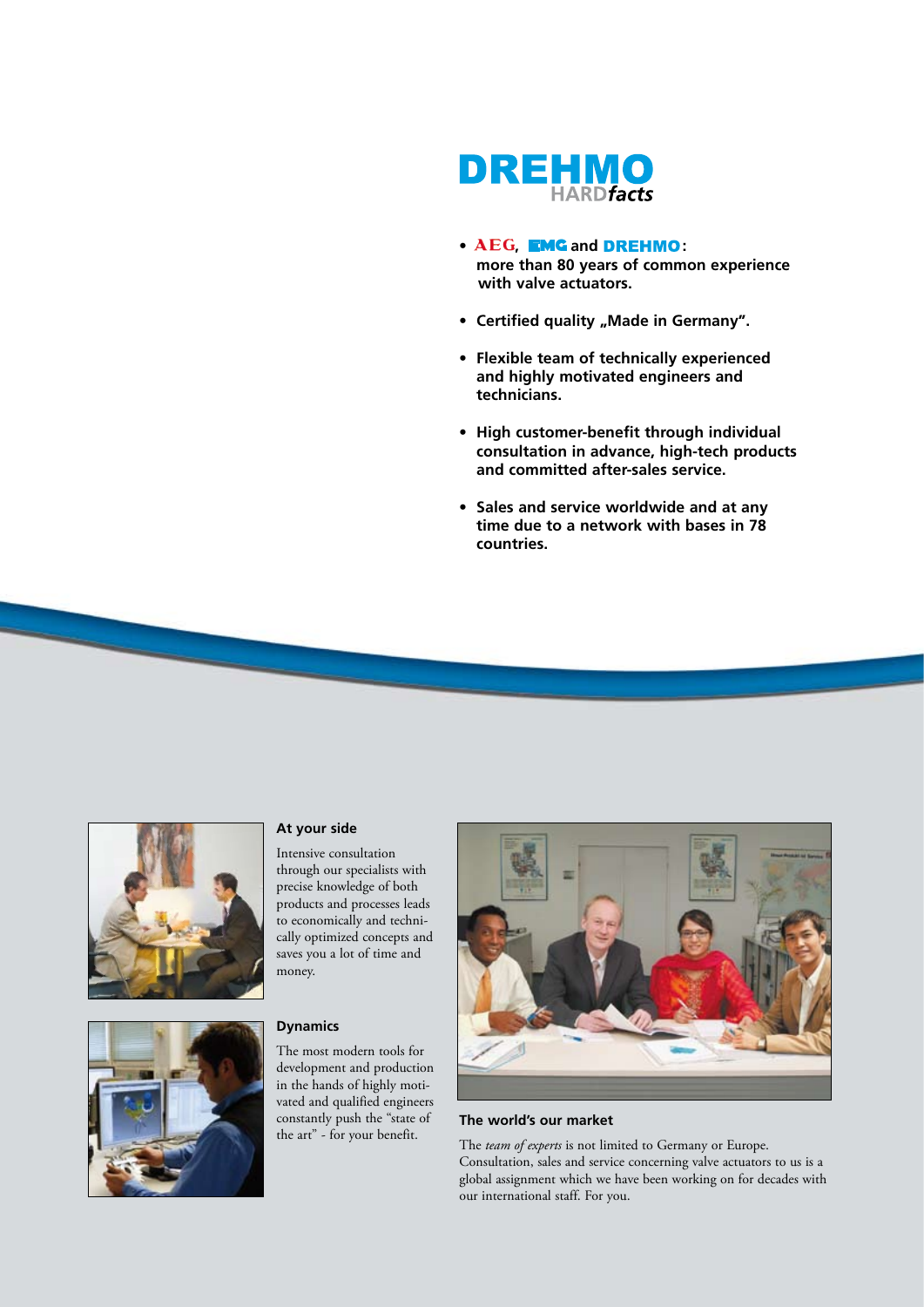

At first sight a coal-fired power plant and a tankfarm might not have a lot in common. For us they do, because in both facilities DREHMO actuators adjust the flow of various media.

This shows how diverse the tasks and applications with which we and our products are faced are, because every application has its own special demands towards an actuator. We constantly adjust to these needs and it might be easier to list where DREHMO actuators are *not* in use.

Whether it is the power industry with its coal-fired-, gas-fired-, nuclear- and waste to energy power plants, the extraction, transportation, storage and refinement of oil and gas, the water industry or the production of steel and cement - we keep the right *flow* everywhere.

### keeping the flow... l

# ...in power, water, oil and gas.



### **Solar thermal power plants**

Beside the valve automation within the water and steam cycle our core competence is the temperature control of the heat transfer fluid.



### **Waste water treatment plants**

Special applications require special actuators. We offer ideal solutions for e.g. oxy gen injection, sludge treat ment or iris control valve for the use in waste water treatment plants.



### **Power plants**

Actuators for applications in power plants such as high-pressure valves, spray water control, coal handling, turbine-bypass, feed water control or heat exchangers have always been and will constantly be the strength of DREHMO.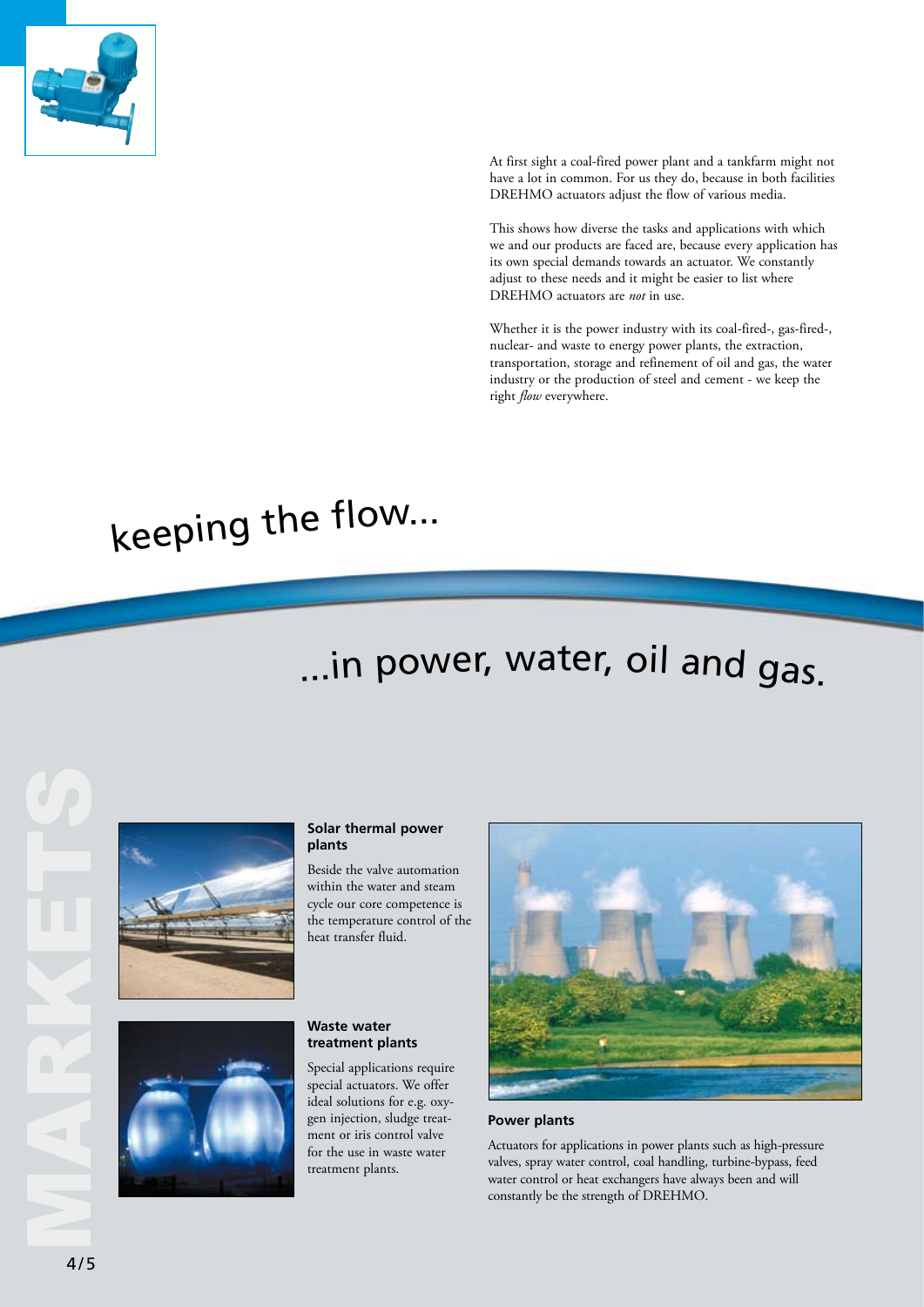

### Actuator solutions for

• Power

**Coal-fired, gas-fired, solar thermal (CSP) and nuclear power plants, waste incineration facilities, district heating etc.**

• Oil and gas

**Pipeline-automation, manifolds, tankfarms, underground gas & oil storage, chemical processing facilities etc.**

• Water

**Drinking and waste water plants, filtration systems, irrigation and desalination systems etc.**

• Industry

**Steel and cement works, shipbuilding, pulp and paper industry, varnishing facilities, building automation etc.**





### **Oil platforms & extraction**

We apply special surface treatment for our actuators to receive highly corrosion resistant applications. Therefore these actuators are ideal for offshore-applications such as oil platforms.

### **Water industry**

When water must be kept in the right *flow* in filtration systems, penstocks, rain overflow basins or irrigation systems, our actuators are the right choice for a large variety of applications.



### **Petrochemical industry**

Our reliable and sturdy actuators are a vital element of tankfarms, oil/gas/LNG-terminals, gas storages, air field fuel handling, refineries and underground gas and oil storage around the globe without which these facilities could hardly exist.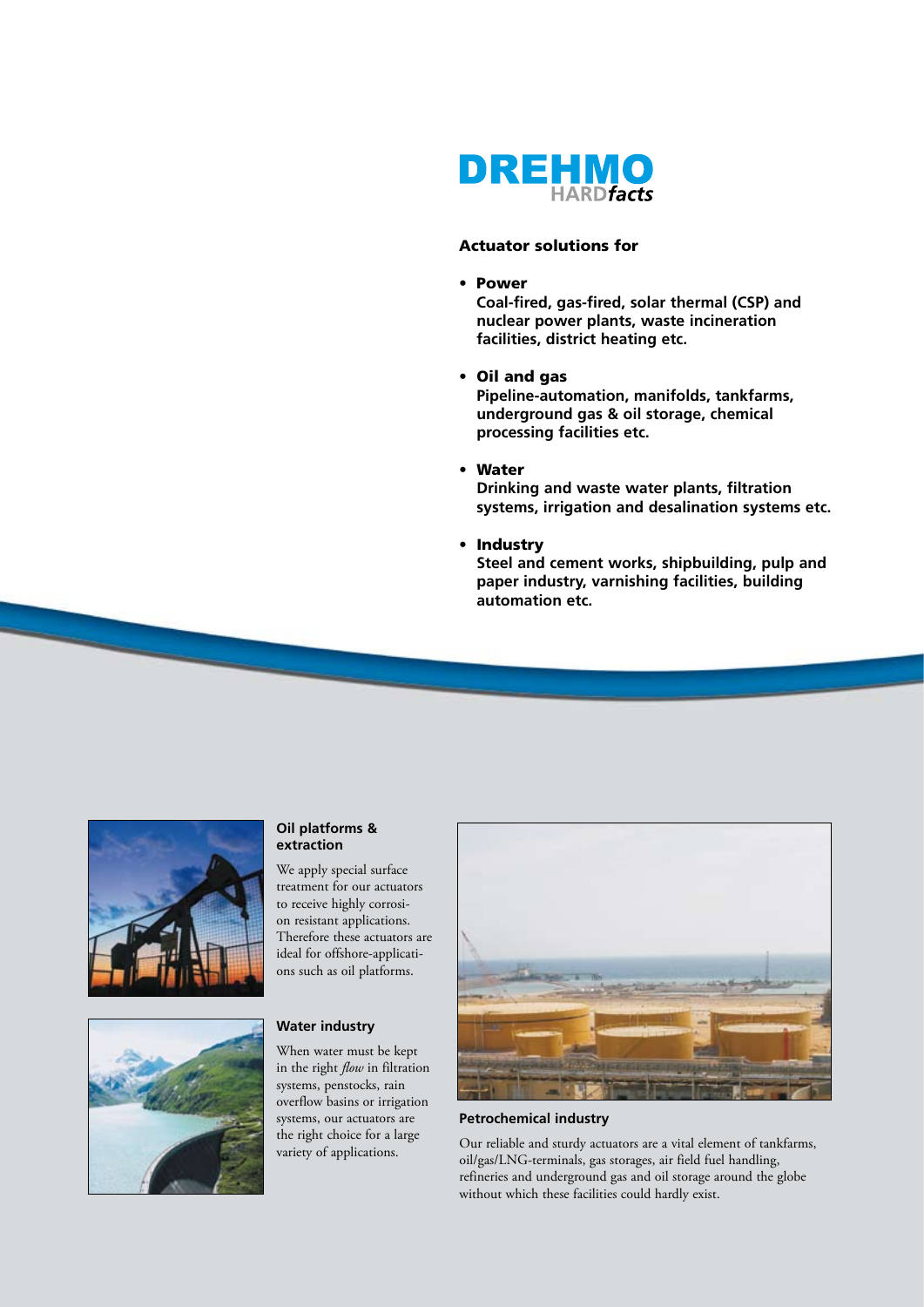

Our products are best when you don't recognize that they are actually there. Therefore we try as hard as possible to design and produce actuators that attract as little attention as possible throughout their entire life-cycle.

Over the last decades we have constantly fulfilled this expectati on to "set and forget" with our wear-resistant and low-mainte nance actuators in countless applications all over the world.

Being active internationally in diverse branches of industry requires to adjust to the regional claims and needs. That is why we offer our actuators in every technical style necessary. Whether there is need for standard models with mechanical signalization or for non-intrusive high-tech actuators (or something inbetween), DREHMO has the right product. What they all have in common is the sturdy industrial design, the ease of use and the universal usage.

Furthermore, our long-term product politics guarantees spare parts and service throughout the life cycle of your plant.

### keeping the flow... l

### with reliable actuators. lil

### **Motor**

TENV squirrel cage motor. Protected against humidity and dust ingress and therefore suitable for extreme ambient conditions.

# **1**<br>2<br>3<br>3<br>4 **Z** Gear design

Long-life planetary (LLP) gear drive with two inputs. Lubricated for lifetime. Full operation in all mounting positions. Limited number of gear parts needed. Very wear-resistant with low maintenance requirements

### **B** Handwheel

For manual operation. Due to the unique LLP gear design no mechanical changeover mechanism is required. Handwheel stays idle during motor operation.

### **Plug & play connector**

Safe and quick connection of the power  $\overline{4}$ and control cables.



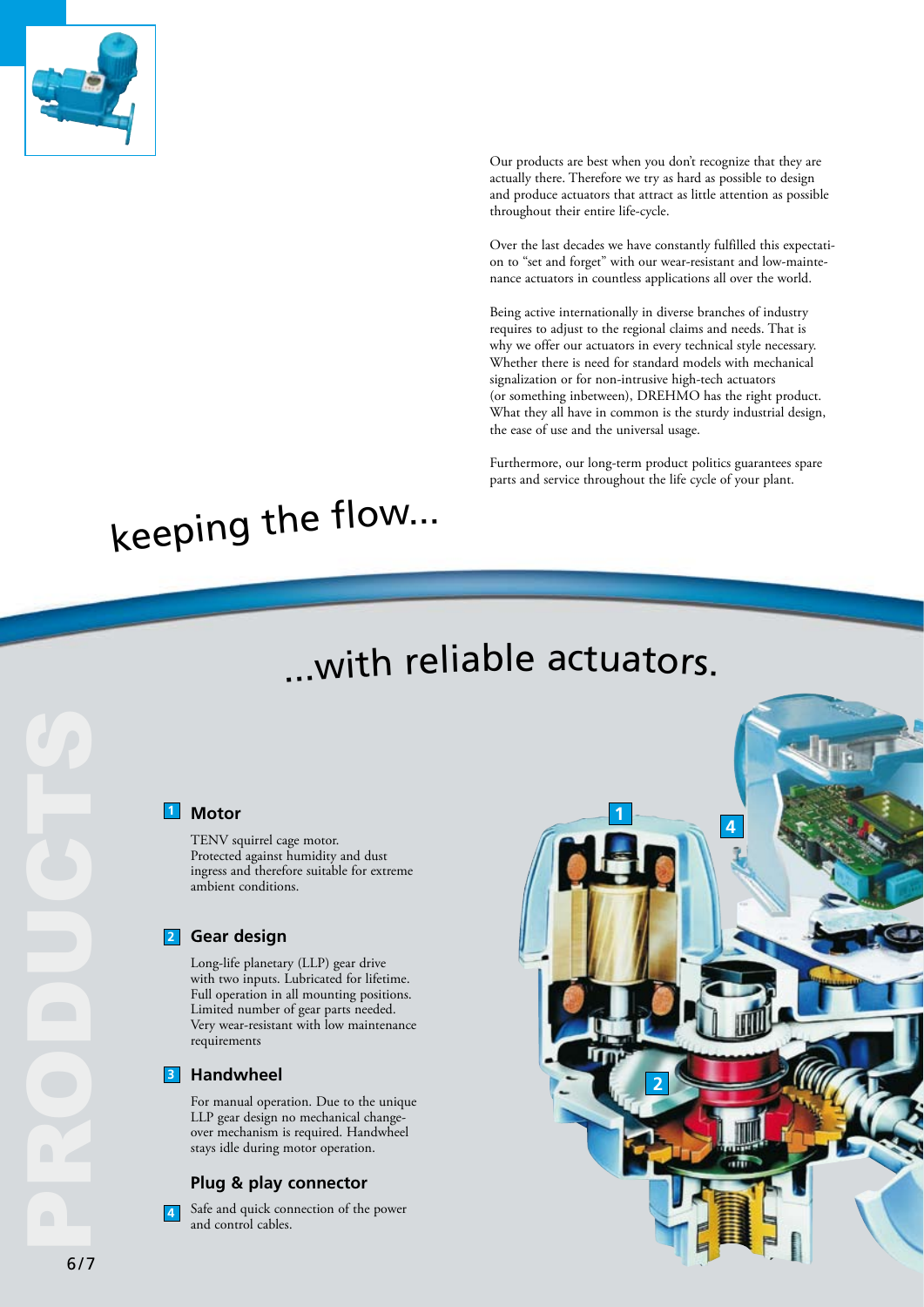

- **For all environments.**
- **For all kinds of valves.**
- **For all PLC/DCS/SCADA systems.**
- **Modular design.**
- **Wear-resistant LLP-gear with low maintenance requirements.**
- **Explosion-proof and SIL.**









### **DREHMO S-range**

- Torque and position-measurement by micro switches.
- Hard-wired feedback-signals.

### **DREHMO C-Matic**

- Integral control-unit with built-in user interface in sturdy industrial design.
- Contactless torque and position measurements via COMBI sensor.

### **DREHMO i-matic**

- High-end sophisticated actuator.
- User interface with LC-display and push-buttons.
- Including Matic C functions and additionally:
- Programmable actuator functions and operating modes via remote and local settings.
- Easy setting due to LEARNfunction.
- Programmable actuator functionalities.
- Watchdog.
- Electronic nameplate.
- Datalogger.
- Local valve diagnostics for predictive maintenance.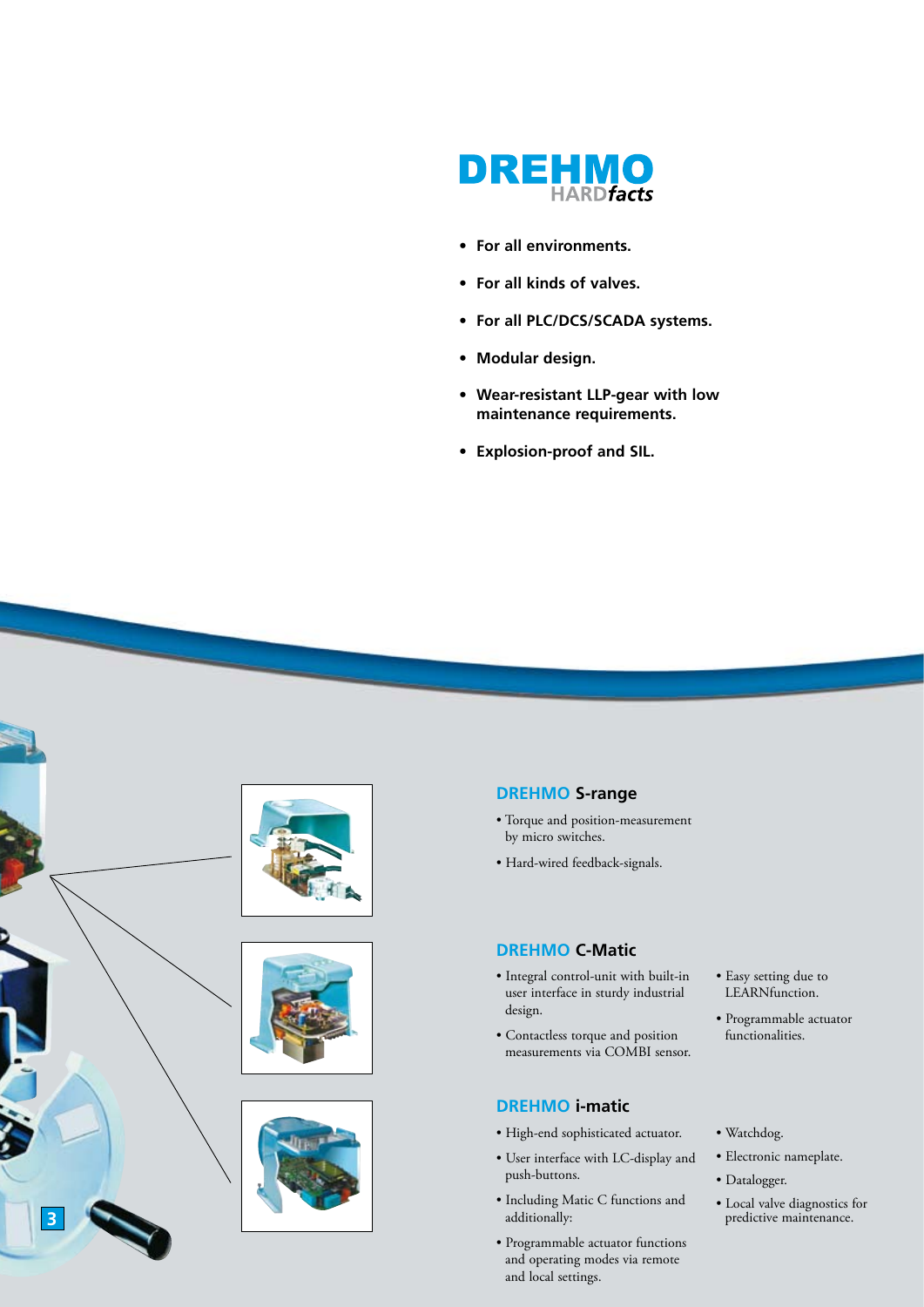

Often business relations end with the purchase of a product. But for us, that's the start! After-sales service to us is not just a hollow phrase but daily-life practise.

As we want to continually secure the highest possible plant availability to our customers, it is necessary to offer them the best possible support. But that alone would not be enough.

With our individual service-concepts we accompany you and your facility from the first steps of planning to the eventual refurbishment or decommissioning. With operator trainings, quick and reliable supply of spare parts and our troubleshoo ting-hotline we act responsible for the actuators which keep the right *flow* in your plant.

But our concepts not only relate to newly planned projects. When it comes to refurbishment of existing plants we take over all relevant steps such as the site inspection, design face and supply of all elements needed as well as supervision of the installation and the final release through our "RetroFit" program, making your facility fit for the future.

### keeping the flow... l

### with an elaborate service concept... l



### **There for you**

Support on comissioning or revision, on-site help at any time and the quick supply of spare parts are daily practise for our committed service team.

### **Service with vision**

Our concepts for predictive maintenance, combined with the possibility to get fault messages in real text directly at the actuator or onto your PDA (via Bluetooth) can save your time, costs and nerves.



**Know-how we pass on....to you** 

Our workshops and trainings allow you to get used to the design and the functions of our products and therefore enable you to set, maintain and service your actuators yourself without the need of external support.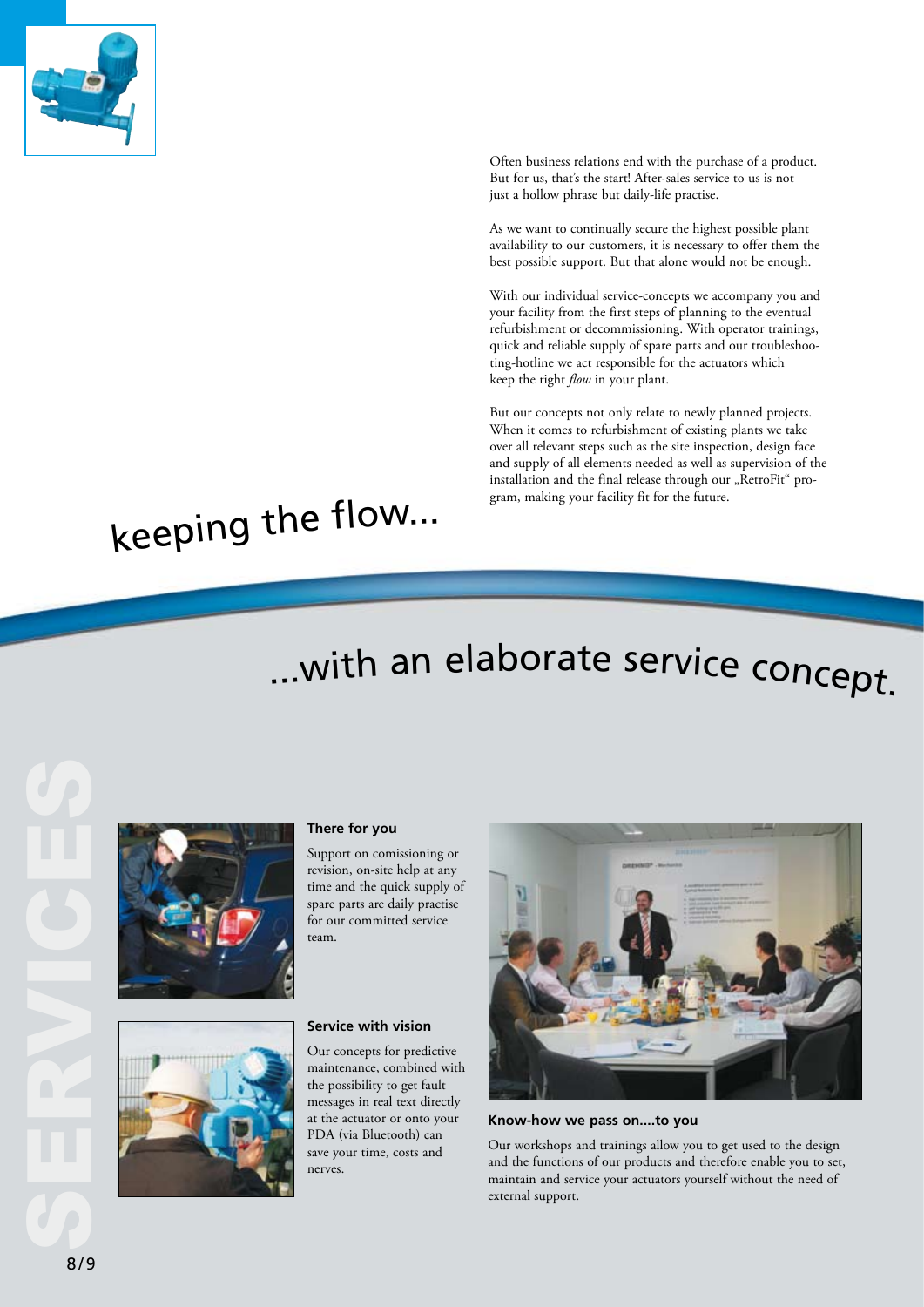

- **Responsible, customer-orientated service from planning over the entire life-cycle of the facility.**
- **Creation of individual service concepts in close cooperation with our customers.**
- **Quick, flexible help and guidance through the DREHMO hotline.**
- **Workshops and trainings for users both on-site and at our service centers.**
- **Exactly planned plant extension and refurbishment of existing plants by our "RetroFit" program.**





### **Modernizing...**

When it comes to the refurbishment of an existing facility we take over all actuator-relevant jobs from site inspection and the detailed sizing to the design of tailor-made...

### **...with RetroFit**

...actuators and adaptors. Of course our service team also supervises the installation, commissioning and implementation on-site and stays at your side for further support.



### **May we help you?**

Everything we offer you is only possible with (and because of ) the people behind the actuators. Therefore it's important to us that you can contact us and our staff in person at any given time.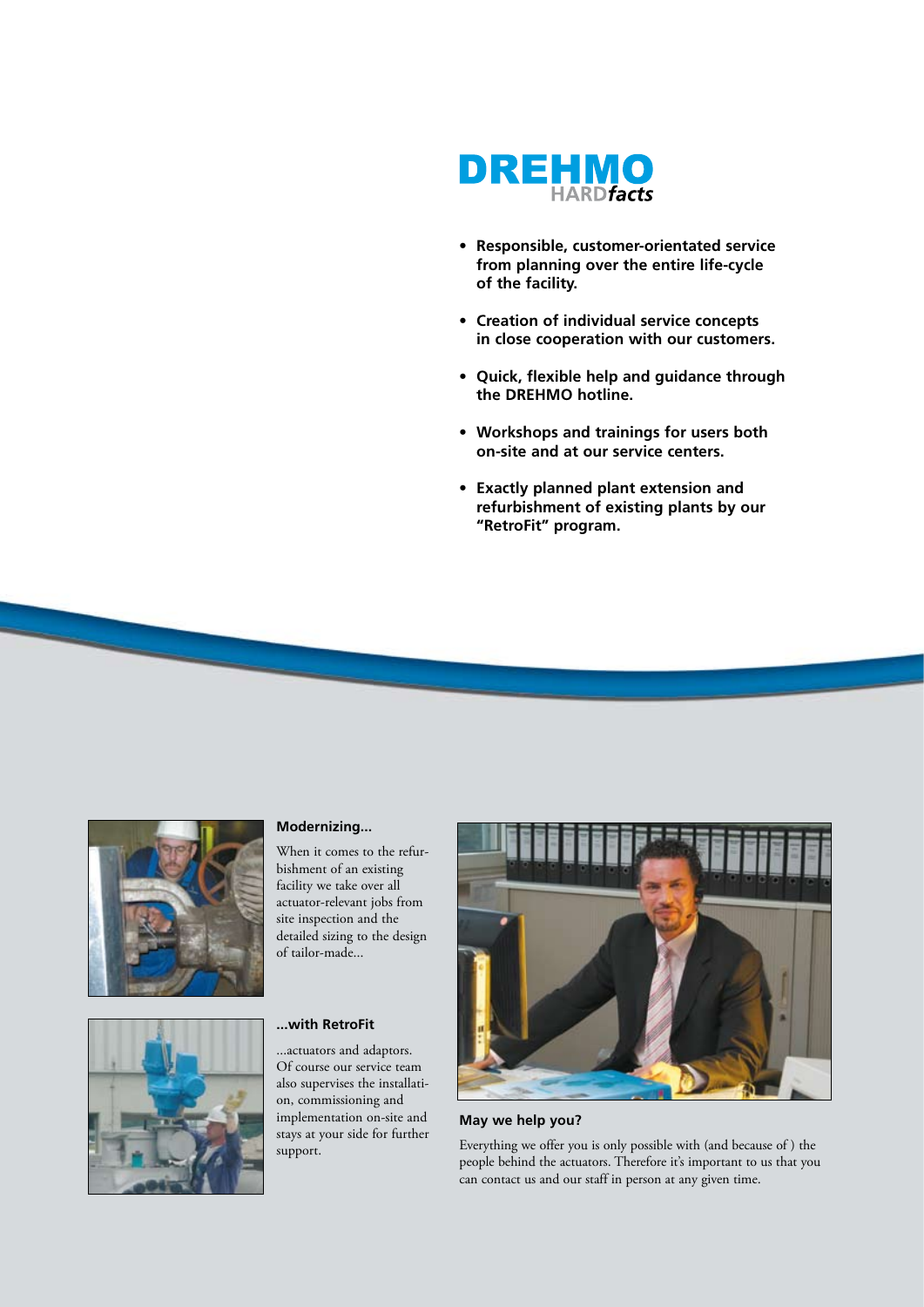

On the previous pages you found out a lot about DREHMO. About the people behind the actuators, about the markets on which we are active, about our actuators and about the services we offer every one of our customers at any time.

Instead of being only product supplier we see ourselves more as an active partner of consultants, contractors and users of industrial facilities all over the world.

That is how we became a successful, leading company with satisfied customers on all continents and it is the way we are going to move onward to strengthen our position even further.

The results speak for themselves.

### keeping the flow... l

## ...everywhere at any time.

### **Europe**

VATTENFALL **•** E.ON **•** SHELL **•** ABENGOA SOLAR • ABB NEM • RWE **•** ALSTOM **•** GAZ NATURAL **•** GDF SUEZ

### **North America**

GENERAL ELECTRIC **•** FPL **•** TVA • EMERSON NOOTER ERIKSEN • URS • WORLEY PARSONS

### **Middle and South America**

ENELVEN **•** CSN **•** CFE **•** PEMEX **•** SIEMENS IBERDROLA • CERREY • ENDESA

### **Africa**

ESKOM **•** SASOL **•** RANDWATER • SONELGAZ ZESA **•** BLACK&VEATCH **•** SIEMENS • ONE

### **Asia**

HUANENG POWER **•** DOOSAN • SINOPEC **•**NTPC HITACHI **•** IHI **•** PETROCHINA **•**KEPCO **•**KDHC • SEPCO

### **The Middle East**

ADWEA **•** PETROYET **•** SWCC • OPWP • DEWA NIOC • SEC • PGESCO • PDO • POGC

### **Australia & New Zealand**

EDISON MISSION CONTACT ENERGY • TRUE ENERGY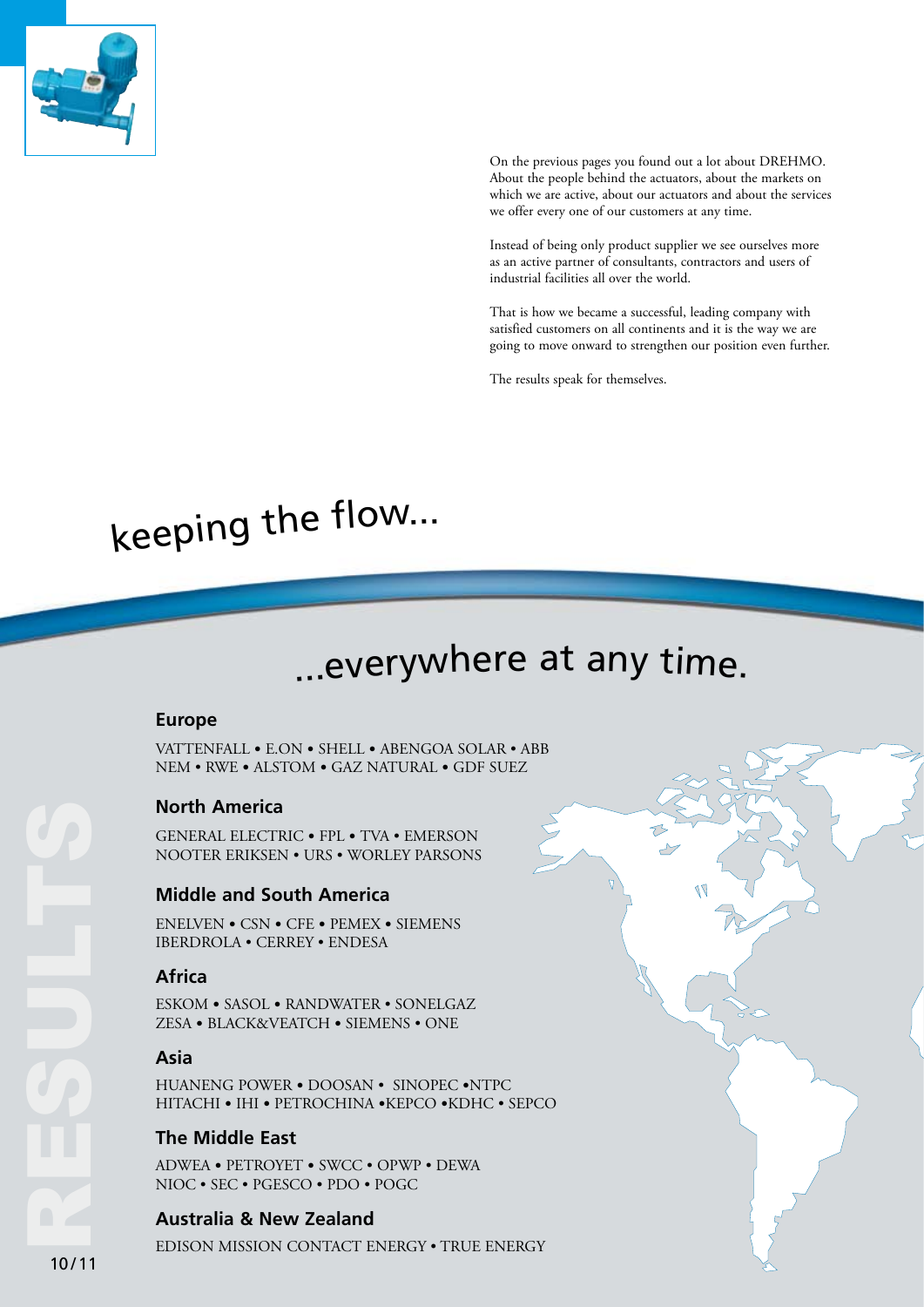

- **Satisfied customers on all continents for more than six decades.**
- **Full-scope supplier and partner of consultants, contractors and end users.**
- **Worldwide references and approvals.**
- **Acknowledged High-Tech products.**